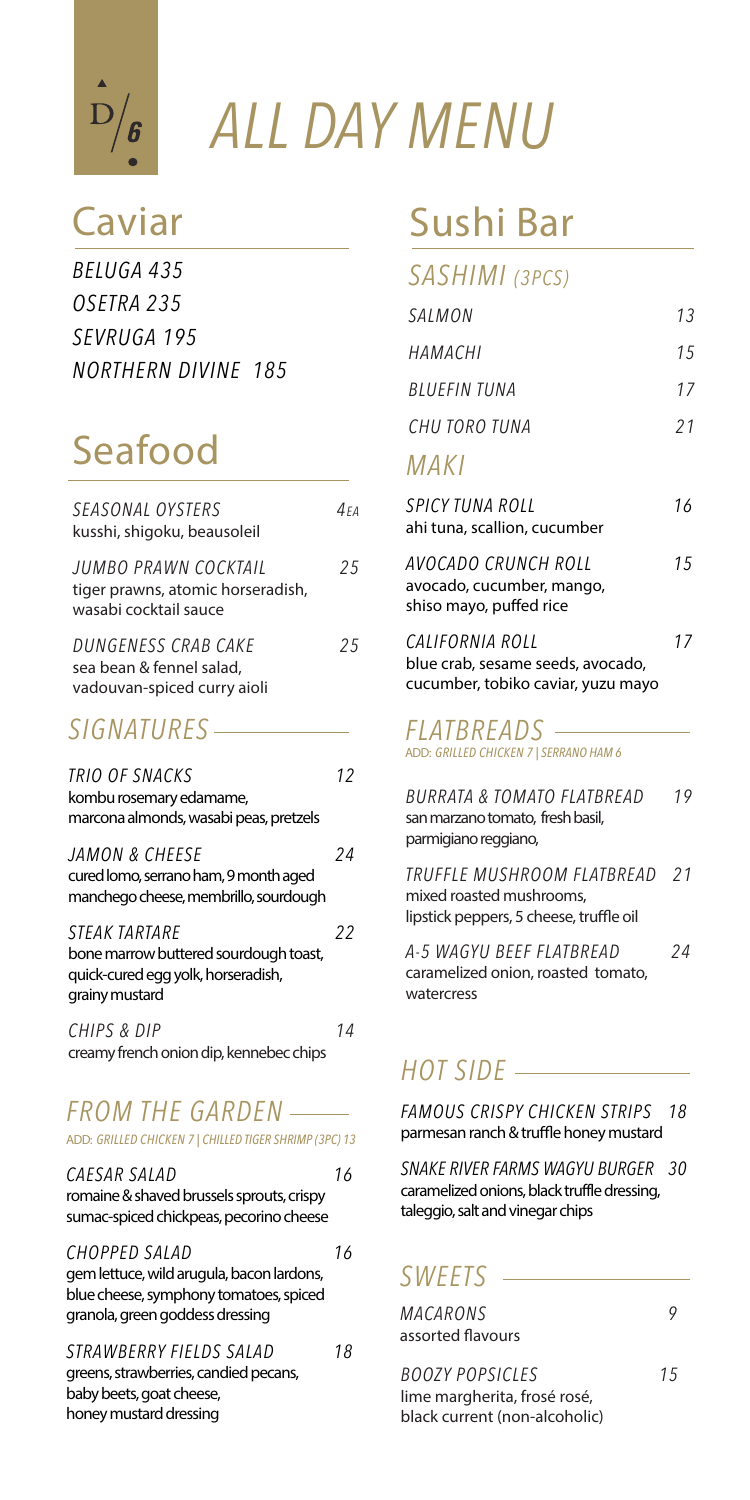

# *HAPPY HOUR*

*5PM-8PM WED-SAT | ALL DAY SUNDAY 20% OFF ALL DAY FOOD MENU* 

SPARKLING 11 / 50Z GLASS

*SIMMONET-FEBVRE*  'crémant de bourgogne' france

# *COCKTAILS 12*

*MANGO DAIQUIRI BRULEE*  bacardi white, mango puree, lime, egg white

*CITRUS BREEZE* aperol, yuzu, sparkling wine

# *WHITE & ROSÉ WINE 11* / 60Z GLASS

*MISSION HILL 'ESTATE' ROSÉ*  okanagan, bc

*CHATEAU STE. MICHELLE RIESLING*  columbia valley, washington

*LOUIS LATOUR 'ARDÈCHE' CHARDONNAY*  france

# *RED WINE 11 6OZ GLASS*

*SANTA CRISTINA 'SUPERIORE'*  chianti, italy

*AQUINAS CABERNET* california

## *HANDHELDS 7*

*WHITECLAW* mango, lime, watermelon or raspberry

*SOL* lager, mexico

*GRANVILLE ISLAND 'JUICE BOX'* hazy IPA, vancouver

*33 ACRES OF OCEAN* pale ale, vancouver

*HEINEKEN* lager, netherlands

*STRONGBOW* cider, england